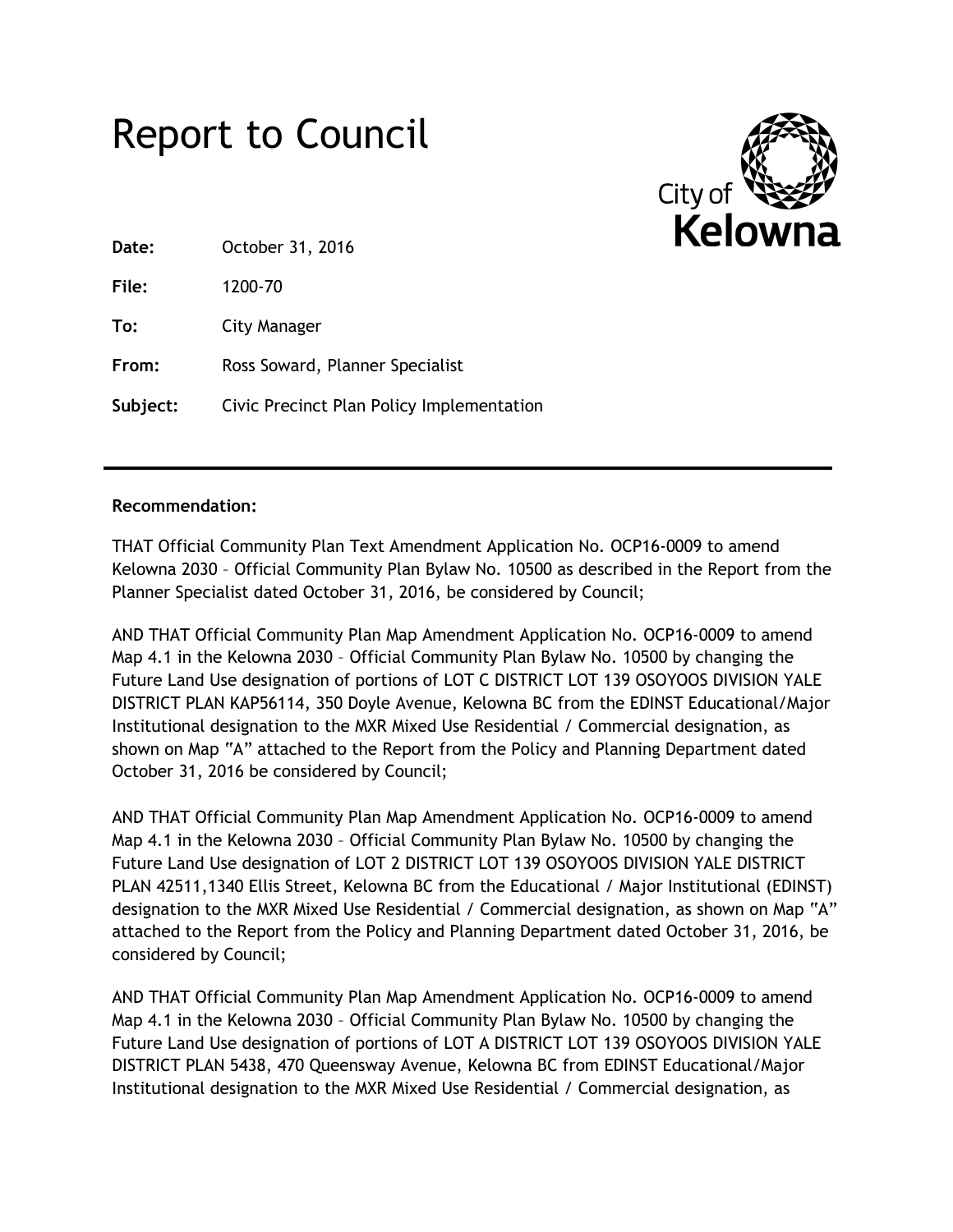shown on Map "A" attached to the Report from the Policy and Planning Department dated October 31, 2016, be considered by Council;

AND THAT Official Community Plan Map Amendment Application No. OCP16-0009 to amend Map 4.1 in the Kelowna 2030 – Official Community Plan Bylaw No. 10500 by changing the Future Land Use designation of portions of LOT 1 DISTRICT LOT 139 OSOYOOS DIVISION YALE DISTRICT PLAN KAP60698 EXCEPT AIR SPACE PLAN KAP60701, 1223 Water Street, Kelowna BC from the COMM Commercial designation to the MXR Mixed Use Residential / Commercial designation, as shown on Map "A" attached to the Report from the Policy and Planning Department dated October 31, 2016, be considered by Council;

AND THAT Official Community Plan Map Amendment Application No. OCP16-0009 to amend Map 4.1 in the Kelowna 2030 – Official Community Plan Bylaw No. 10500 by changing the Future Land Use designation of THAT PORTION OF DISTRICT LOT 139 OSOYOOS DIVISION YALE DISTRICT SHOWN AS CLOSED ROAD ON PLAN KAP63629, 1460 Ellis Street, Kelowna BC from EDINST Educational/Major Institutional designation to the MXR Mixed Use Residential / Commercial designation, as shown on Map "A" attached to the report from the Policy and Planning Department dated October 31, 2016, be considered by Council;

AND THAT the Official Community Plan Future Land Use Map and Amending Bylaw be forwarded to a Public Hearing for further consideration;

AND FURTHER THAT Staff have reviewed the amendment, and it may move forward without affecting either the City's Financial Plan or Waste Management Plan. As these amendments follow from the *Civic Precinct Plan* sufficient public consultation has taken place to satisfy section 475 of the LGA.

## **Purpose:**

To bring forward amendments to the Official Community Plan to introduce Design Guidelines for the form and character of development in the Civic Precinct Plan Area and to amend Future Land Use Map 4.1 of the OCP to change portions of five sites to the MXR Mixed-Use Residential / Commercial Designation to support enhanced activity and vibrancy as outlined in the Council endorsed Civic Precinct Plan.

## **Background:**

The proposed OCP updates represent the next step in the implementation of *the Civic Precinct Plan* and associated vision, which was supported by the community and endorsed by council in March 2016. The proposed OCP amendments and Future Land Use Map changes will align the *Civic Precinct Plan* with the OCP. The Future Land Use Map updates will ensure select sites are able to be redeveloped as mixed-use, providing the necessary flexibility at key sites to integrate residential, cultural and commercial uses to support the on-going revitalization of the Downtown as a complete community. The OCP amendments to Chapter 14 will enshrine the design guidelines of the *Civic Precinct Plan* as the sole development permit layer for the plan area. The introduction of development permit guidelines for the *Civic Precinct Plan* area will provide staff and council with a tool to ensure future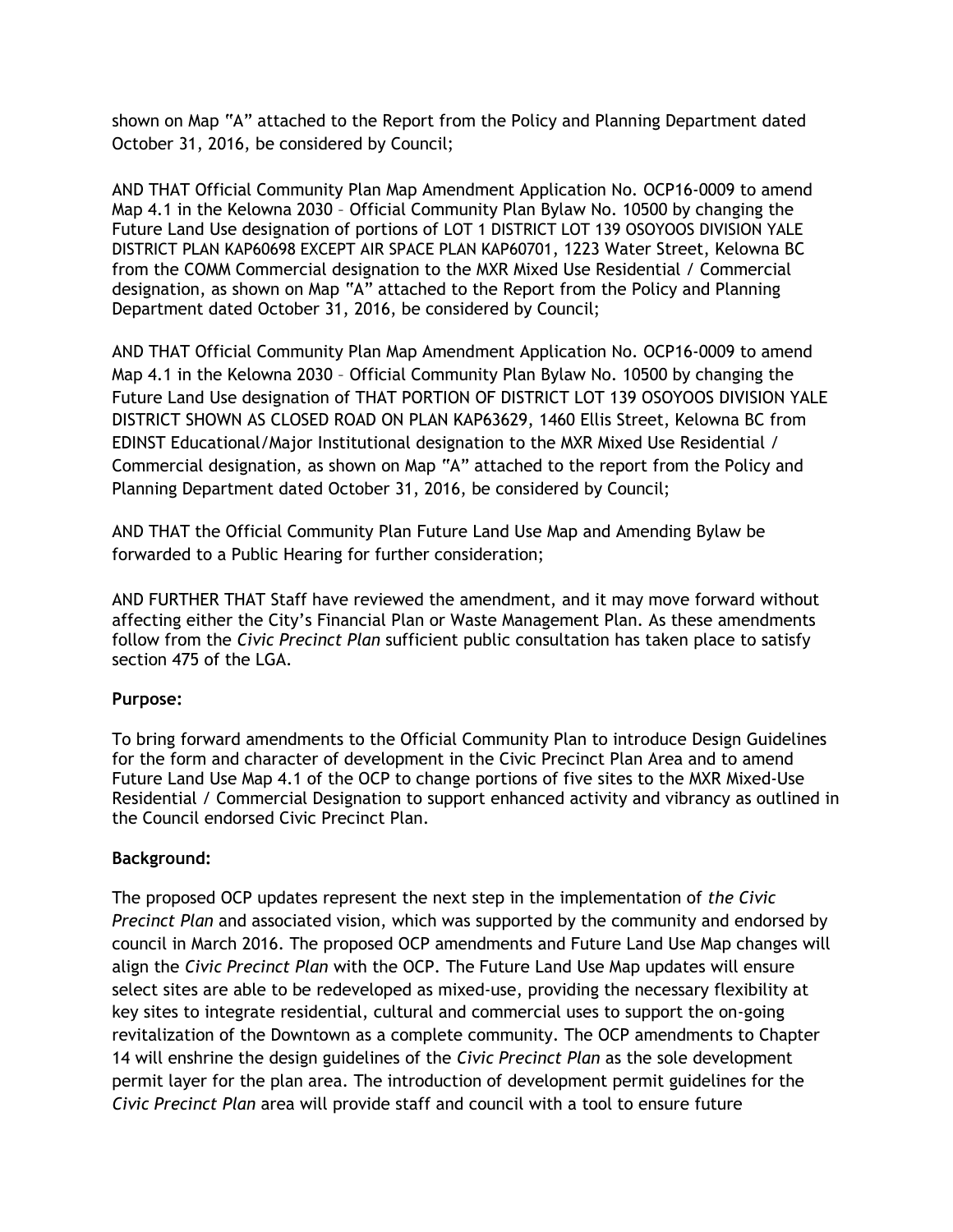development reflects the long-term vision for this area as a vibrant district that provides a high level of amenity, comfort and safety for the public.

The Civic Precinct planning process involved a diverse group of stakeholders, consultants and members of the public to identify a long-term vision for this important area of the downtown. As part of the process the technical analysis and public engagement established the importance of increasing activity and vibrancy, while protecting sites for the future civic and cultural needs of the City.

# *Future Land Use Amendments*

To encourage increased vibrancy and activity in the Downtown, the *Civic Precinct Plan* identifies select sites where a shift in the future land use designation to mixed-use would provide flexibility for future redevelopment to increase the population of the downtown and provide opportunities to integrate commercial and cultural uses. This plan direction was also influenced by a 3<sup>rd</sup> party market analysis that determined the feasibility of developing the sites for mixed-use development. To support the long-term redevelopment of the area, several land use amendments are required.

The map (Figure 1) from the Council endorsed *Civic Precinct Plan* serves as the guide for the proposed future land use amendments. Four sites described in the table (Figure 2) are proposed for MXR Mixed-use Residential /Commercial with the goal of encouraging mixed-use projects in the area. This future land will support projects that enliven the downtown with additional residential and provide flexibility for developers to identify creative solutions to support the Cultural District and advance the goals of the *Civic Precinct Plan*, *My Downtown Plan and the Cultural Plan*.



*Figure 1*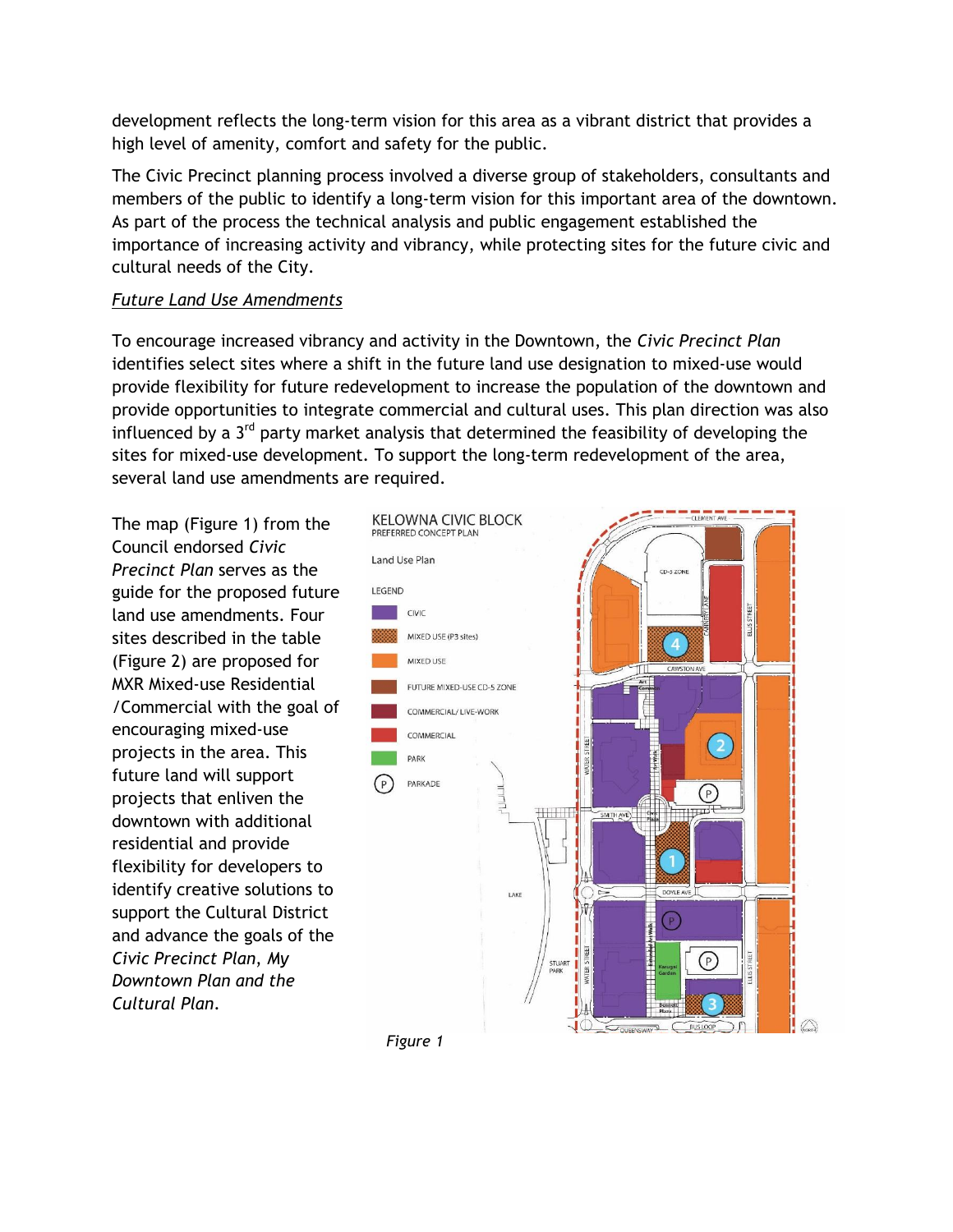| Figure 2                        |                            |                                    |
|---------------------------------|----------------------------|------------------------------------|
| <b>Key Sites Proposed</b>       | <b>Current Future Land</b> | Proposed Future Land Use           |
|                                 | Use                        |                                    |
|                                 |                            |                                    |
| 1. 350 Doyle Avenue             | Educational / Major        | Mixed-use Residential / Commercial |
| (Current RCMP parcel)           | Institutional              |                                    |
|                                 |                            |                                    |
| 2. 1340 Ellis Street            | Educational / Major        | Mixed-use Residential / Commercial |
| (Existing IH Building parcel)   | Institutional              |                                    |
|                                 |                            |                                    |
| 3.470 Queensway Avenue and      | Educational / Major        | Mixed-use Residential / Commercial |
| 1460 Ellis Street               | Institutional              |                                    |
| (South Edge of Museum parcel    |                            |                                    |
| includes 1460 Ellis Street)     |                            |                                    |
| 4. 1223 Water Street            | Commercial                 | Mixed-use Residential / Commercial |
| (South edge of Prospera parcel) |                            |                                    |

# *OCP Amendments for Design Guidelines*

Another outcome of the Civic Precinct planning process was the establishment of clear expectations for how future development will contribute to the long-term vision for the area. Through the process there was consensus on the significance of the area given its relation to the Cultural District, Lake Okanagan as well as the civic prominence of the area. The *Civic Precinct Plan* determined that future development should be held to a high standard in terms of the architectural design and relation to the public realm, creating buildings and spaces that will serve as civic landmarks. The design guidelines enshrine this direction, providing staff and council with a tool to guide development and to achieve planning excellence in this important area of the Downtown.

The introduction of the Design Guidelines (as described in Attachment B) for the Civic Precinct will require Chapter 14 of the OCP to be amended to establish the new development permit area. The Civic Precinct Design Guidelines will be the sole Development Permit layer required for development in the Civic Precinct Plan Area (as shown in Attachment A), replacing the Comprehensive and General Revitalization Development Permit layers. The Civic Precinct Design Guidelines encourage a human scale development emphasizing the relationship between building design and the public space improvements in the area. Also, the guidelines outline clear expectations for the quality of materials, building form, and other key urban design considerations. The design guidelines will be applied to private sector and public sector projects, reflecting the responsibility of the city and development community to implement the goals of the plan. Overall, the design guidelines will ensure new development in the area respects the goals of developing a safe, attractive, amenity-rich and peoplefriendly Civic Precinct.

In addition to the design guidelines there are several supporting elements that will require OCP amendments. First, Map 5.8 of the OCP will be updated to delineate the boundary of the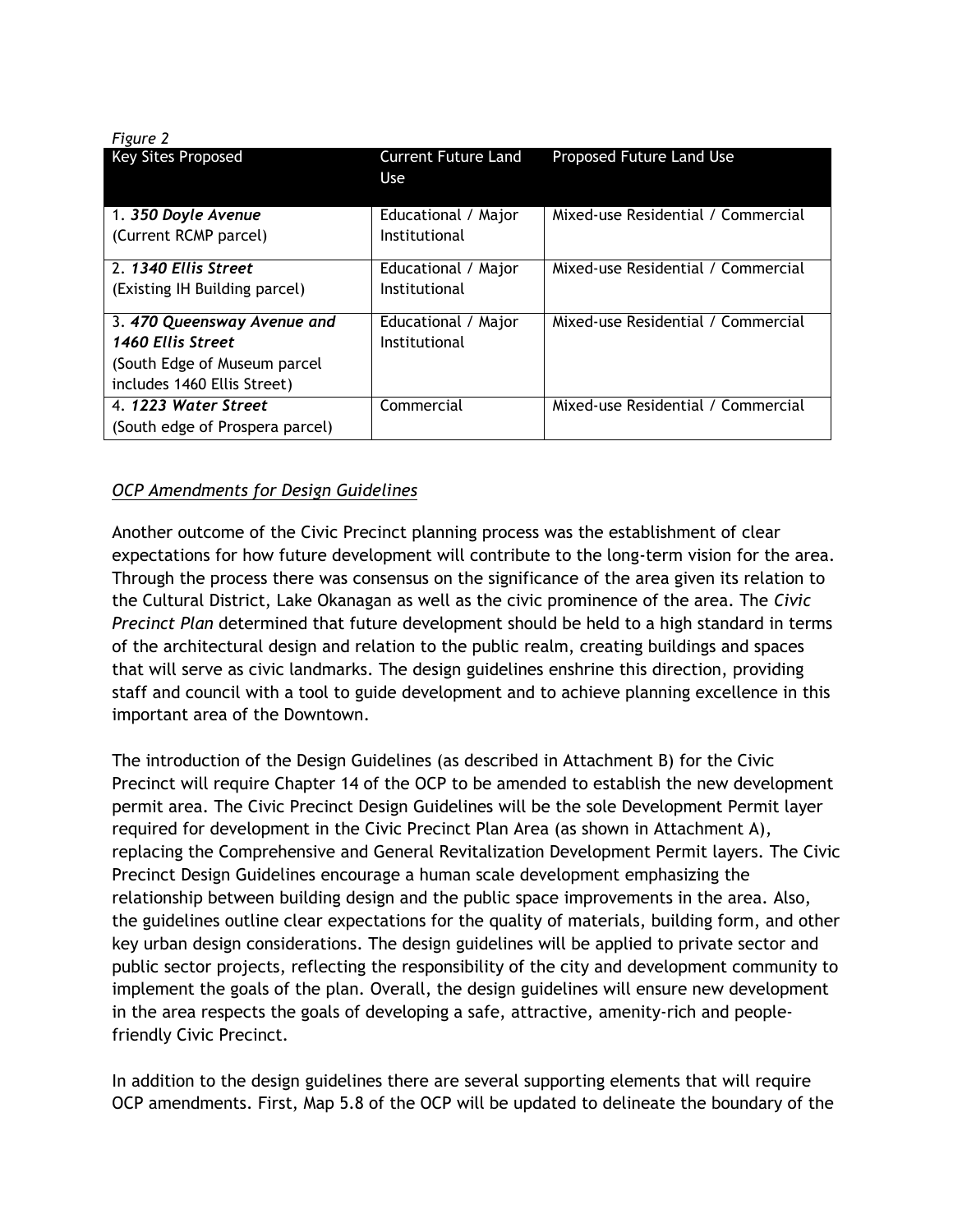Civic Precinct Development Permit Area as outlined in Attachment A of the report. Also, as part of the Civic Precinct Plan, additional building height is introduced at three sites where MXR Mixed-use Residential / Commercial is proposed (RCMP site, IH Site on Ellis, and Queensway Site) on the Building Heights Plan map. The additional height will ensure future redevelopment is viable and provide greater flexibility as the City encourages redevelopment of these sites in the long-term. The changes to the maximum building height will be included in a Map as part of the updates to the C7 zone, ensuring future development regulations are aligned with the vision for the built form articulated in the *Civic Precinct Plan*. Accordingly, the Downtown Building Heights Map from the OCP will be moved to the C7 zone as part of the forthcoming Community Planning report to allow for more effective enforcement and regulation. The proposed OCP and C7 updates will align the City's development regulations with the long-term planning policy to ensure consistency across the city's planning documents for this area of downtown.

# **Conclusion and Next steps**

The implementation of the *Civic Precinct Plan* represents another step in the City's efforts to establish clear goals for the planning and design of Kelowna's urban centres. The proposed OCP amendments and the forthcoming C7 zone regulations will operationalize the goals of the Civic Precinct Plan in advance of future redevelopments such as the RCMP site on Doyle Avenue. Each new development in the plan area will be a major opportunity to champion the goals of the *Civic Precinct Plan* as endorsed by council and the community. The implementation of the *Civic Precinct Plan* will ensure future development contributes to the on-going evolution of the area as a vibrant and people-friendly mixed-use district that celebrates culture and public interaction.

## **Internal Circulation:**

Divisional Director, Community Planning and Real Estate Manager Parks and Buildings Planning Strategic Land Development Manager Cultural Services Manager Communications Advisor Department Manager, Policy and Planning Department Manager, Community Planning Manager, Urban Planning

## **Legal/Statutory Authority:**

## **Legal/Statutory Procedural Requirements:**

The southern block of the Civic Precinct is regulated by the Community Trust. This Trust between the community and the City of Kelowna allows lands within the Trust to be used only for municipal purposes, requiring uses and occupancies on the southern block of the study area to be exclusively used for 'municipal purposes' at the time the Trust was established.